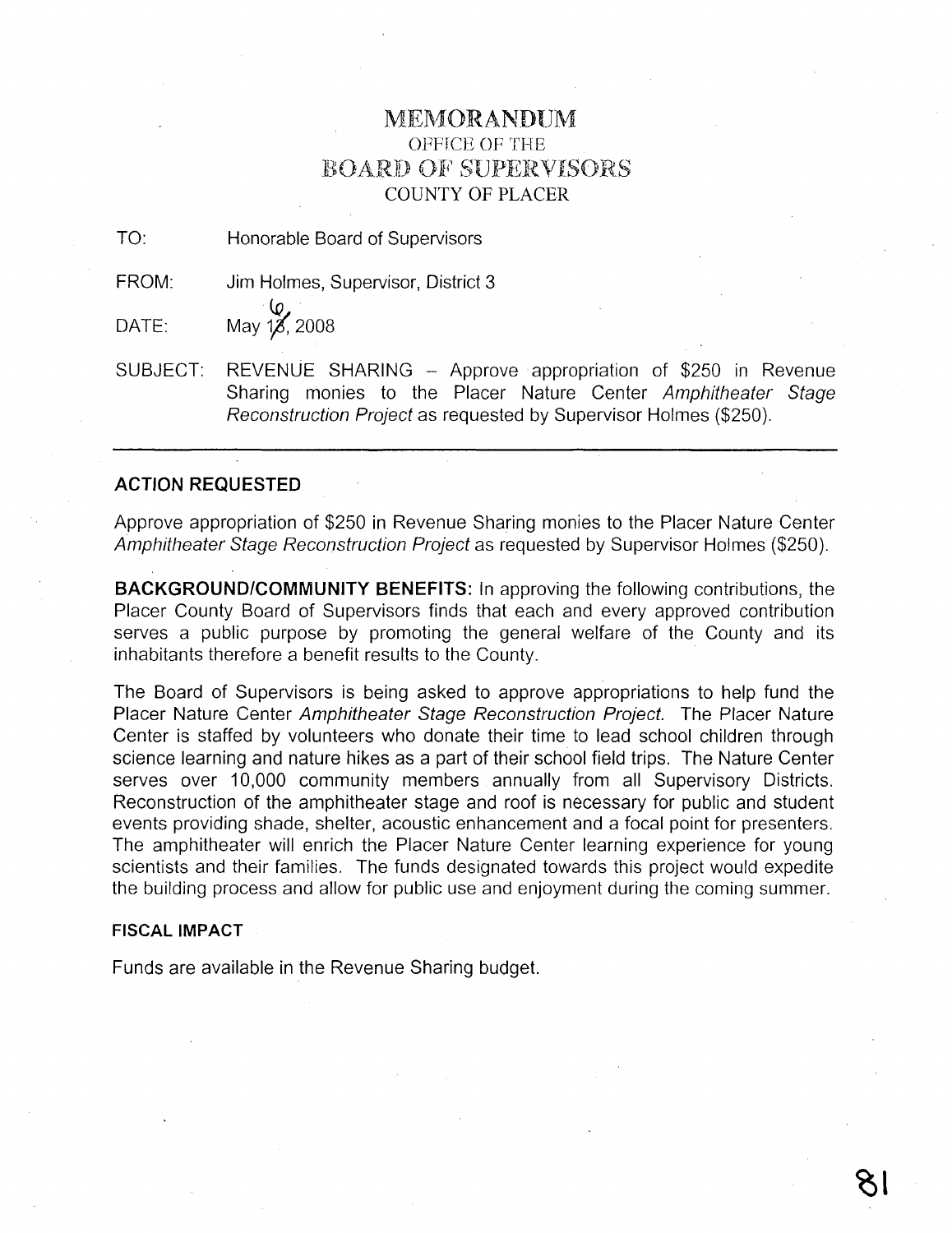## PLACER NATURE CENTER

March 27, 2008

Supervisor Rocky Rockholm Placer County Board of Supervisors 175 FulwejJJer Ave Auburn, CA 95602

Dear Rocky:

)<br>این

"f;)

, " ,,(}~'v, , I",\_,'I~\",~ ;-~ *&iTo} "* "lj

Placer Nature Center respectfully requests Revenue Sharing Funds for 2008 to reconstruct our amphitheater stage for public and students' events. Tn the amphitheater, Eagle Scouts have reconstructed the seating area, installed solar powered lighting and landscaping. The stage itself is still inadequate - primarily because the "roof" is so low. This building was originally constructed for the Department of Fish and Game and sheltered animals injured by cars or hunters. The roof is so low that our presenters (bat educators, Wild Things, speakers on various environmental topics, Docents/teachers) cannot comfortably use the stage.

If we were to raise the roof approximately 5 feet, it would be a vast improvement, providing both shade, shelter, acoustic enhancement and a focal point for our presenters. We estimate the cost to rehabilitate the amphitheater at \$6,500. Any contribution that you can make toward this project will be appreciated. Any donation over \$1000 will be recognized on our Giving Tree Community Donation Recognition wall.

This Amphitheater project is needed to better serve community members who come to the Center for recreation and information. We serve over 10,000 conununity members each year. As you know, Placer Nature Center is a 501 c. 3 organization tha t offers a myriad *ot* opportunities for nature investigation and discovery. We would like to utilize Revenue Sharing funds to emich the experience of visitors to the Center.

Placer Nature Center is primarily staffed by volunteers who donate their time to lead school children through science learning and nature hikes as a part of their school field trips.

(over)

3700 Christian Valley Road · Auburn, CA 95602 · 530.878.6053 · www.placernaturecenter.org



*-IS*

**MAR** 3 .1 2008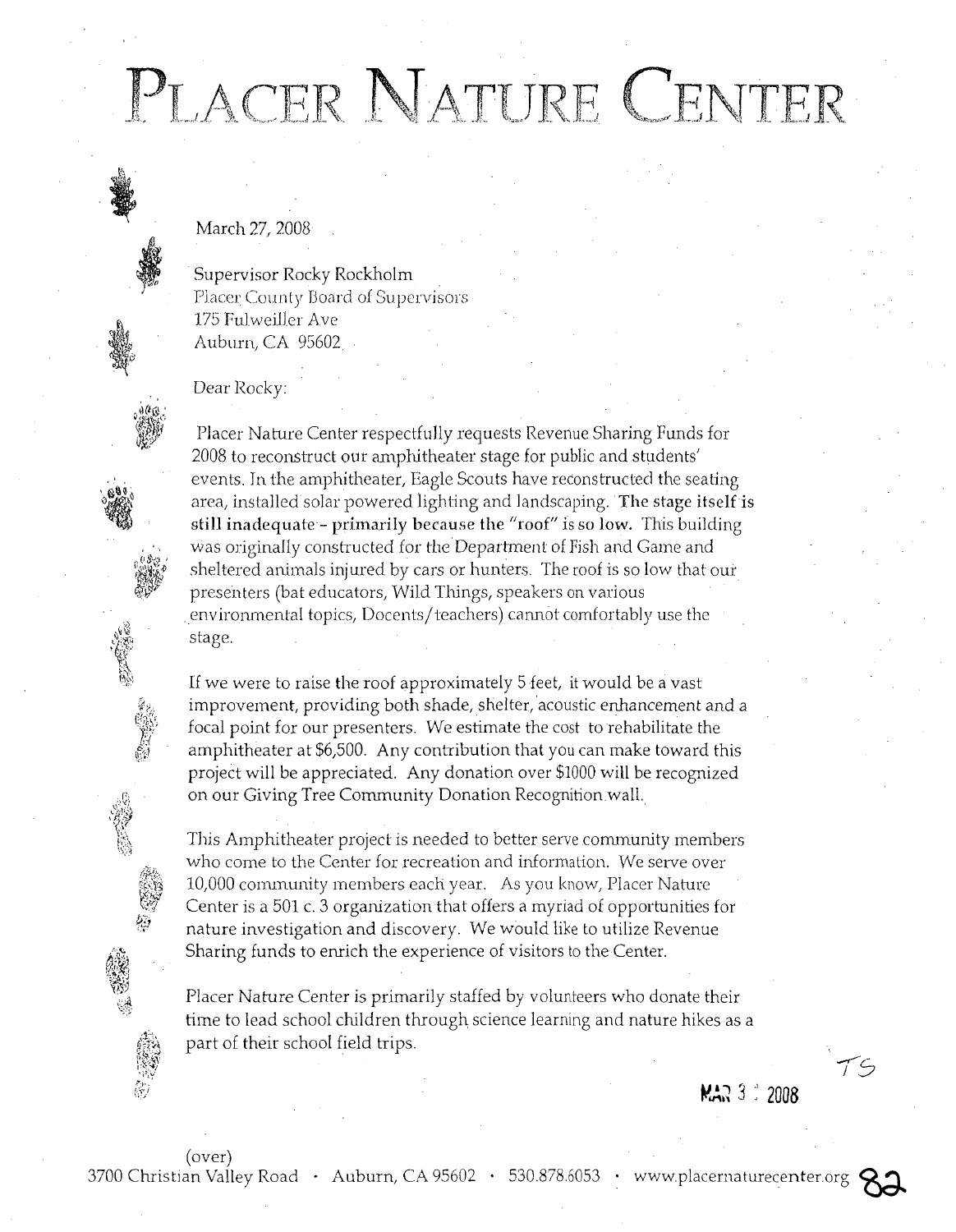Because Placer Nature Center serves children and adults from all Supervisorial Districts, we hope that Revenue Sharing support from all members of the Board may be sufficient to fund the whole of this project (\$6,500). It would allow us to expeditiously build it for public use and enjoyment during the coming surnrncr.

Please do not hesitate to call if you have questions on this proposal. We will be happy to meet with you to provide more details on our request and share how the amphitheater will enrich the Placer Nature Center learning experience for young scientists and their families.

Thank you for your interest and support of Placer Nature Center.

Sincerely;

Leslie Warren Executive Director